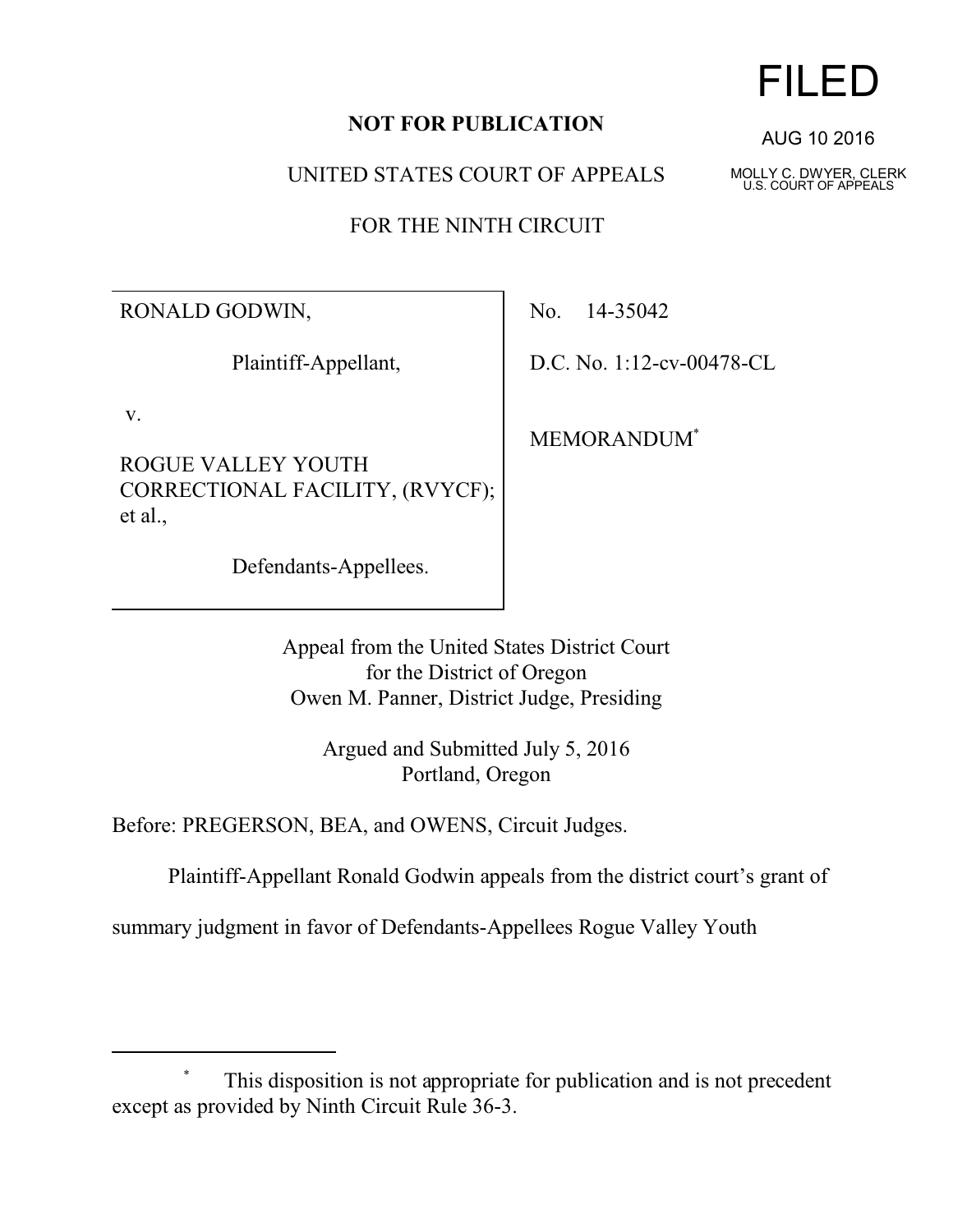Correctional Facility ("RVYCF"), the Oregon Youth Authority ("OYA"),<sup>1</sup> Superintendent Ken Jerin, Director Collette Peters, and Assistant Director Jean Straight<sup>2</sup> (collectively, "Defendants"). The district court determined that Godwin was not wrongfully terminated in violation of his First Amendment rights to association and free speech. We reverse the district court's grant of summary judgment and remand for further proceedings. Because the parties are familiar with the facts of this case, we do not repeat them here.

To state a prima facie case for his hybrid speech/association claim, Godwin must show that: (1) he engaged in protected speech and/or association, (2) Defendants "took an adverse employment action" against him, and (3) his speech and/or association was "a substantial or motivating factor for the adverse employment action." *Hudson v. Craven*, 403 F.3d 691, 695 (9th Cir. 2005) (quoting *Thomas v. City of Beaverton*, 379 F.3d 802, 808 (9th Cir. 2004)). It is undisputed that Defendants terminated Godwin because of his expressive conduct and association with the Vagos motorcycle club.Thus, the question before us is

<sup>&</sup>lt;sup>1</sup> The OYA operates RVYCF and is a department of the State of Oregon.

<sup>&</sup>lt;sup>2</sup> Though Defendants appear to have asserted the defense of qualified immunity in their answer to the complaint, the issue was not raised on appeal, so we do not address it here. Nor do we address whether the Eleventh Amendment has any application here.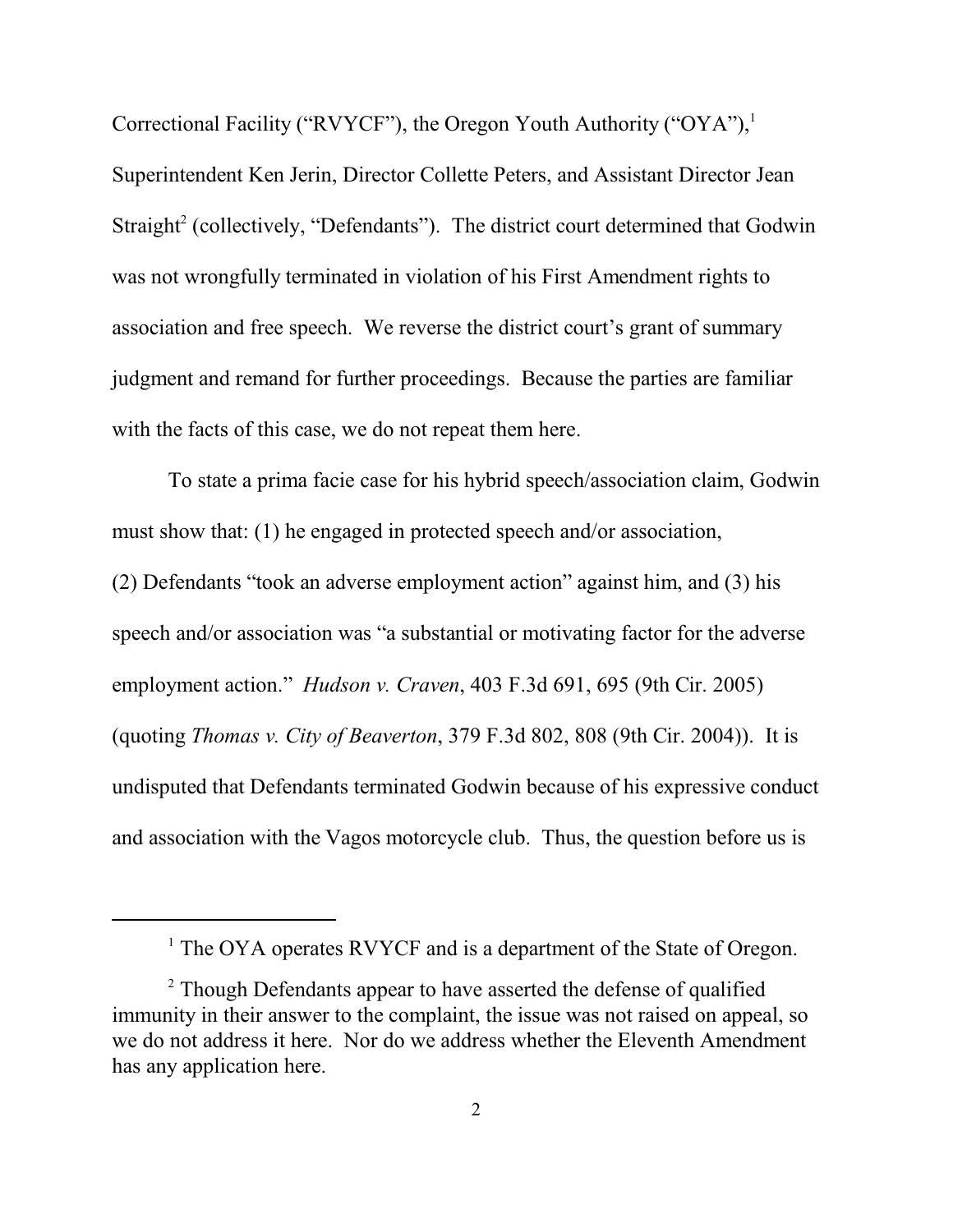whether Godwin's wearing of Vagos insignia ("colors")<sup>3</sup> and association with Vagos is protected under the First Amendment, which in this context requires that his expression/association relates to a matter of public concern. *See Connick v. Myers*, 461 U.S. 138, 149 (1983) (holding that a public employee is protected against adverse employment action only as to expression that can be said to "touch upon a matter of public concern").

Godwin's expression/association was related to a matter of public concern, the scope of which we construe "broadly." *Ulrich v. City & County of San Francisco*, 308 F.3d 968, 978 (9th Cir. 2002). "Speech involves a matter of public concern when it can fairly be considered to relate to 'any matter of political, social, or other concern to the community.'" *Johnson v. Multnomah County*, 48 F.3d 420, 422 (9th Cir. 1995) (quoting *Connick*, 461 U.S. at 146). "[P]ublic concern is something that is a subject of legitimate news interest; that is, a subject of general interest and of value and concern to the public at the time of publication." *City of San Diego v. Roe*, 543 U.S. 77, 83-84 (2004) (per curiam). Here, Godwin's wearing of the Vagos insignia and associating with Vagos members could be

<sup>&</sup>lt;sup>3</sup> Wearing motorcycle club insignia is expressive conduct because it conveys a message that the wearer supports or is proud to be affiliated with the organization. *See, e.g.*, *Sammartano v. First Judicial Dist. Court*, 303 F.3d 959, 966-67 (9th Cir. 2002), *abrogated on other grounds by Winter v. Nat. Res. Def. Council, Inc.*, 55 U.S. 7, 21 (2008).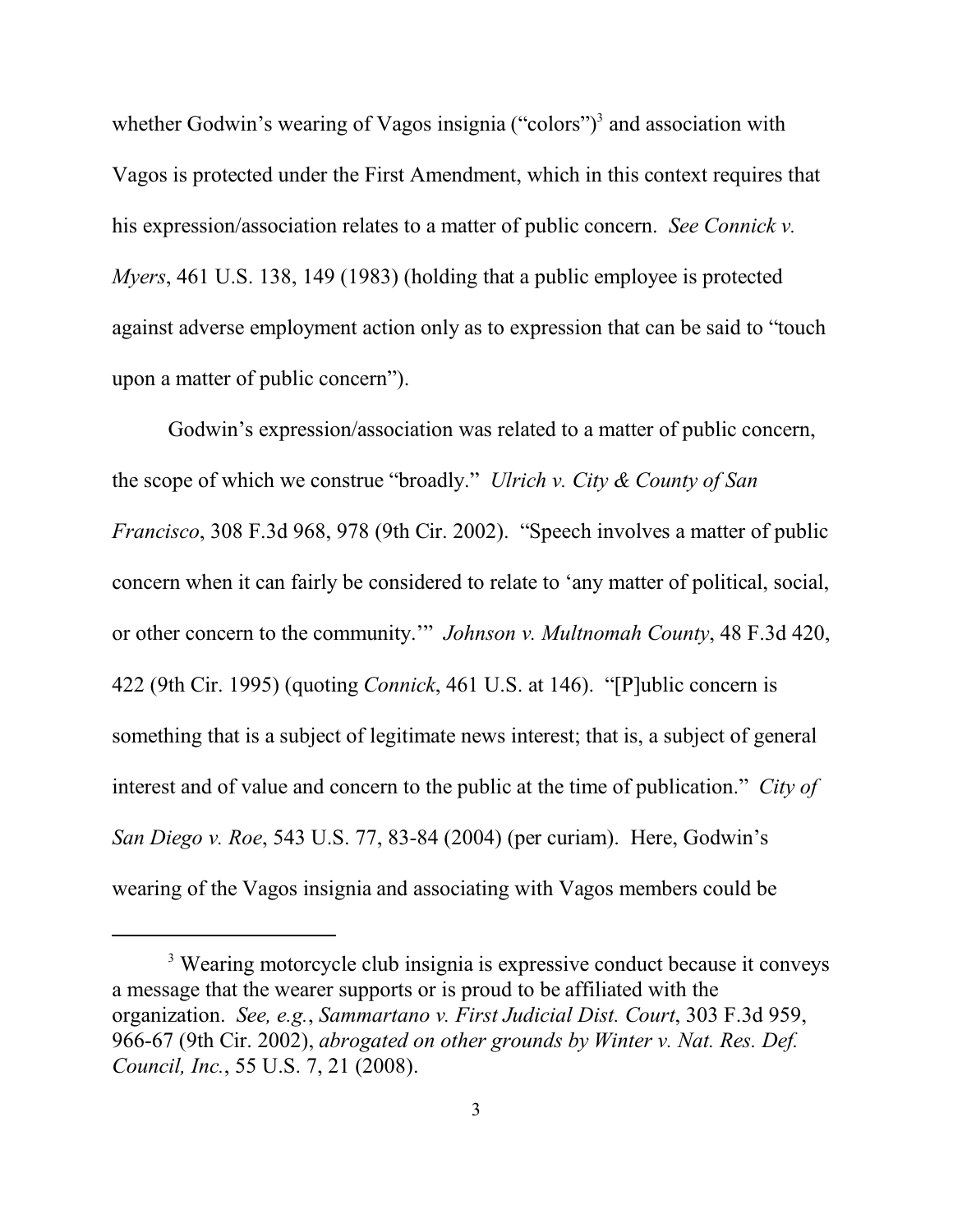perceived as public support of Vagos—i.e., approving of the activities of a perceived criminal organization. This is a matter of interest to the community. Further, the criminality of motorcycle clubs is a topic of "legitimate news interest."  *Id.*; *see also Roe v. City & County of San Francisco*, 109 F.3d 578, 585 (9th Cir. 1997) ("To deserve First Amendment protection, it is sufficient that the speech concern matters in which even a relatively small segment of the general public might be interested."); *accord Piscottano v. Murphy*, 511 F.3d 247, 274-76 (2d Cir. 2007).

As Godwin established a prima facie case of retaliatory termination, the burden shifts to the government to demonstrate that its legitimate interest "in promoting the efficiency of the public services it performs through its employees" outweighs Godwin's First Amendment right. *Rankin v. McPherson*, 483 U.S. 378, 388 (1987) (quoting *Pickering v. Bd. of Educ.*, 391 U.S. 563, 568 (1968)); *see also Hudson*, 403 F.3d at 695.

Here, the *Pickering* balancing test does not favor the government as a matter of law. With respect to the functioning of a public enterprise, "[a]n employer may not interfere with an employee's First Amendment rights unless there is evidence that the employee's actions have actually disrupted the workplace or are reasonably likely to do so in the future." *Nichols v. Dancer*, 657 F.3d 929, 931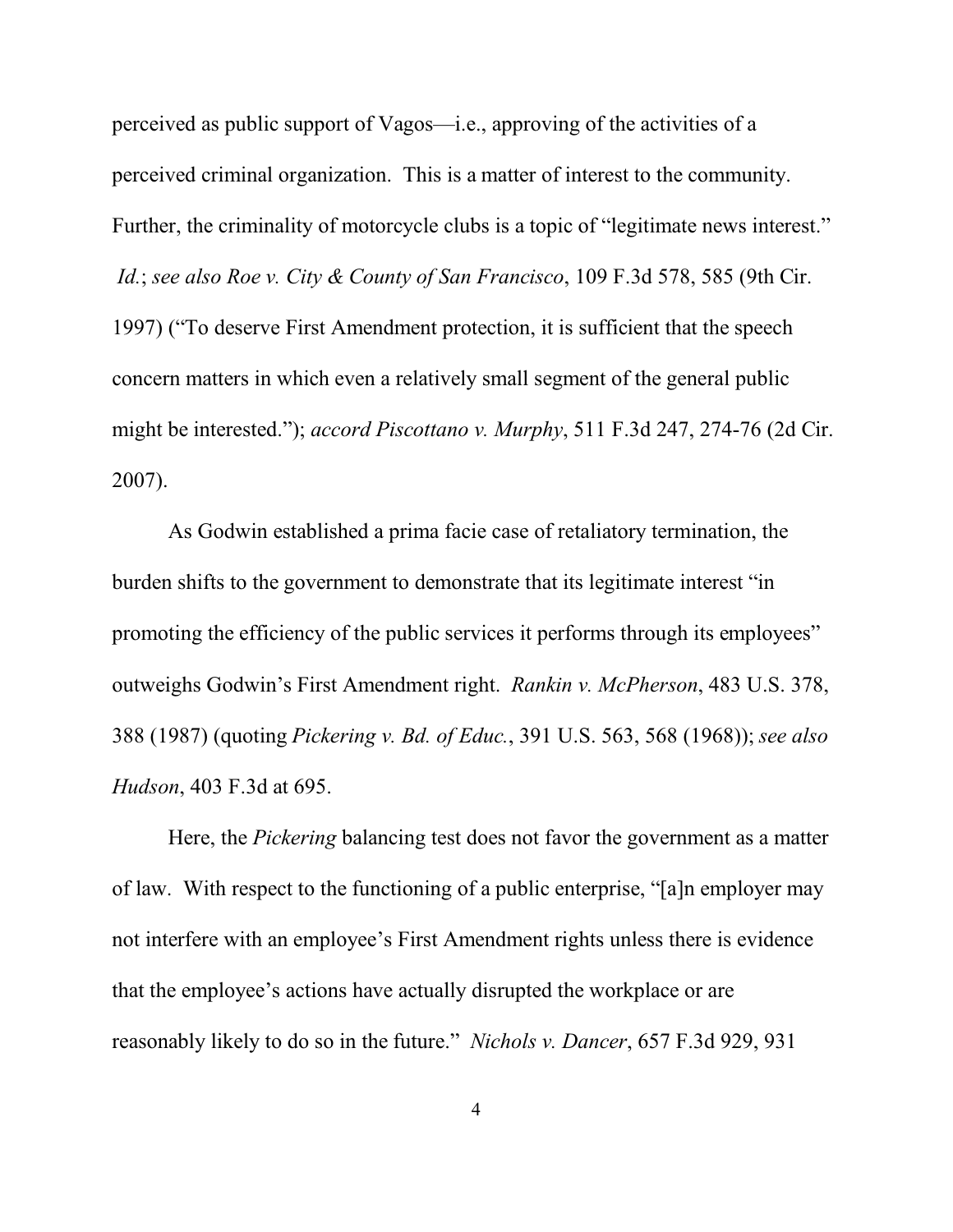(9th Cir. 2011). Critically, "[s]imply saying that there has been or will be disruption, without supporting evidence, is not enough." *Id.* To show actual or potential disruption, pertinent considerations include whether the speaker's expression impeded his job performance, impaired personnel relationships (including "discipline by superiors or harmony among co-workers"), or otherwise interfered with "the regular operation of the enterprise." *Rankin*, 483 U.S. at 388.

Nothing in the record on summary judgment indicates that Godwin's expression impeded the performance of his job duties, adversely affected discipline or personnel relationships, or interfered with the work of the OYA. Nor does the record indicate that his expression would be reasonably likely to disrupt the workings of the OYA in the future. Godwin had been affiliated with Vagos for his entire fourteen-year tenure with the OYA, which was known to several of his coworkers, including supervisors. Indeed, Godwin had arranged "motorcycle shows" for the OYA youth, to which he would invite members of motorcycle clubs to speak. There are no complaints in the record regarding Godwin inviting these motorcycle club members to speak to the youth. Instead, he has offered evidence that he used "his past experiences and involvement in Vagos . . . to help the youth understand, no matter who they are and what they have done[,] they can turn their life around and be positive people." Additionally, Godwin was viewed as an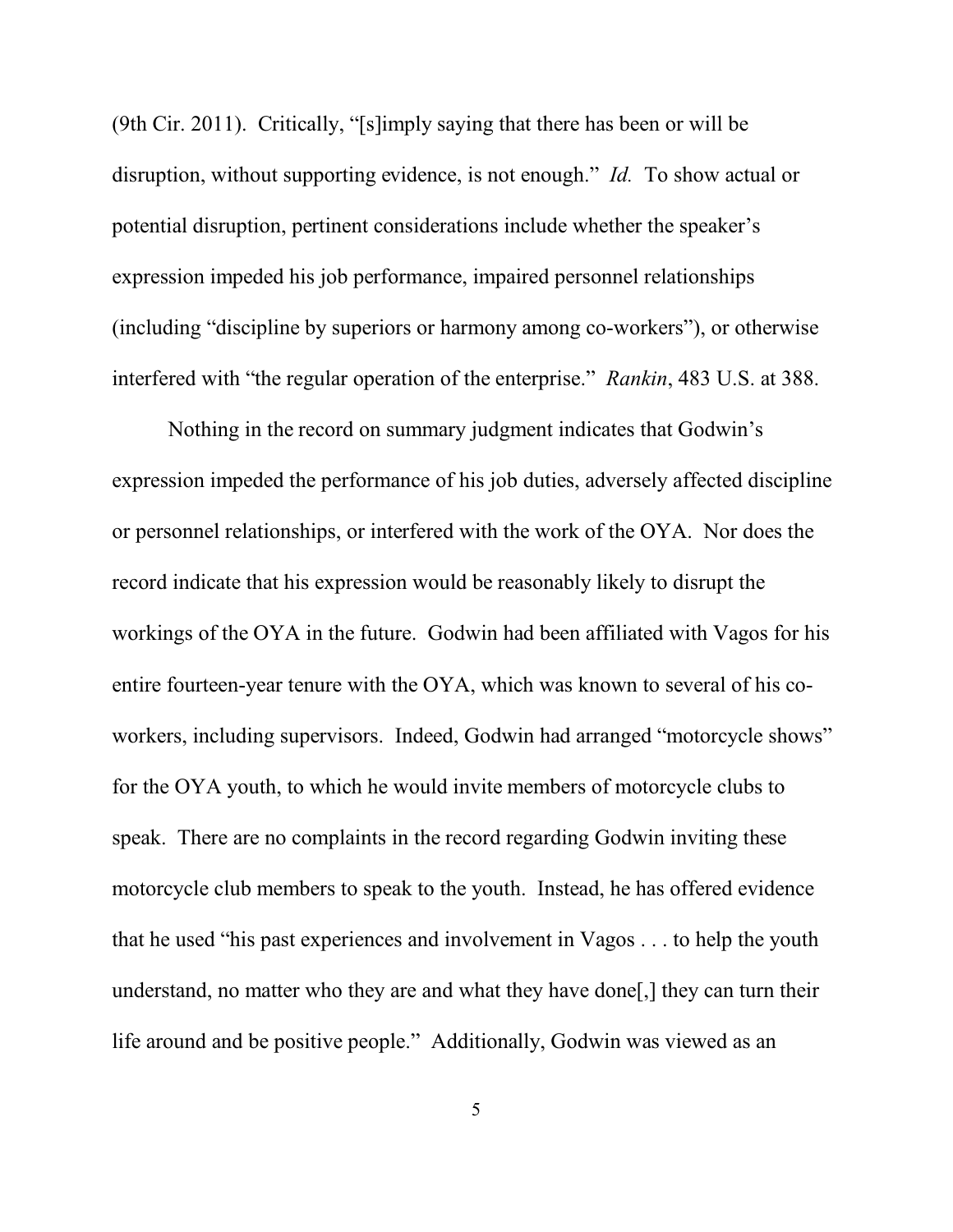exemplary employee; he received an award for his "outstanding service" four months prior to his termination, and his co-workers affirmed his value to the OYA through a letter of support. Defendants' purported fears of future disruption are also unsupported in light of the fact that, upon being informed of Defendants' concerns about his association with Vagos, Godwin immediately offered to never again wear his Vagos colors or attend Vagos events.

On this record, where there is no evidence of actual disruption and Defendants' predictions of future disruption are purely speculative, the district court erred in granting summary judgment in favor of Defendants.<sup>4</sup> See Nichols, 657 F.3d at 933-34 ("[A]n employer cannot prevail under *Pickering* based on mere speculation that an employee's conduct will cause disruption.").

#### **REVERSED AND REMANDED.**

<sup>&</sup>lt;sup>4</sup> In light of this holding, we need not reach the question of whether Godwin waived his pure association claim.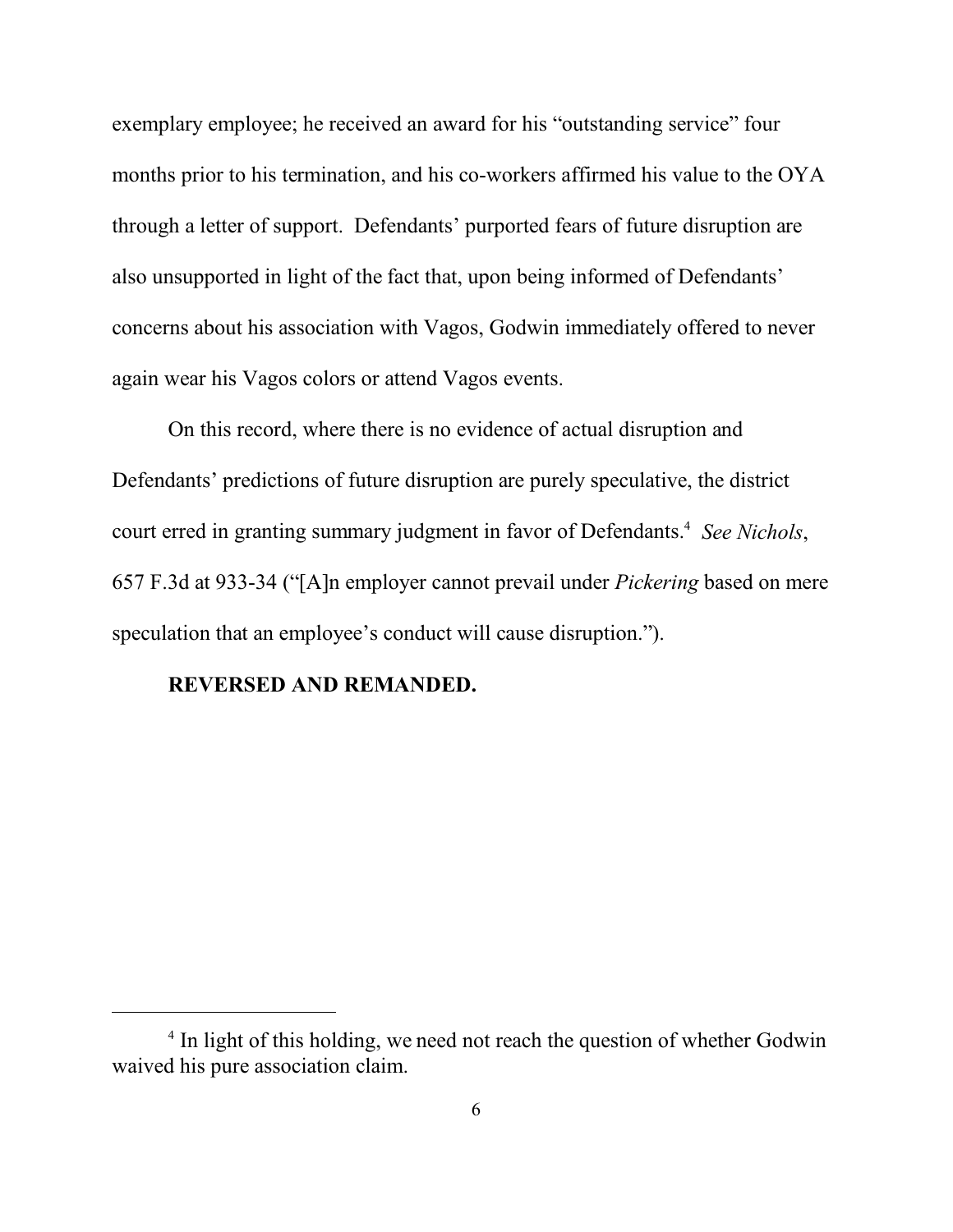*Godwin v. Rogue Valley Youth Correctional Facility*, No. 14-35042 Bea, Circuit Judge, Dissenting,

## FILED

#### AUG 10 2016

MOLLY C. DWYER, CLERK U.S. COURT OF APPEALS

I agree that an expression of support for the "Vagos," an organization classified by the Federal Bureau of Investigation ("FBI") as an "outlaw motorcycle gang," "touches on" a matter of public concern, *Connick v. Myers*, 461 U.S. 138, 149 (1983). I disagree with the majority's requirement that actual evidence of disruption is essential before a law enforcement agency can fire an employee for his affiliation with, or expression in support of, the "Vagos." Such affiliation or expression is contrary to his governmental employer's mission, as reflected in its important law enforcement interests. I would find that the government employer has a strong safety interest in maintaining public respect for its law enforcement agencies and officials, and that this interest is necessarily undermined when a law enforcement employee engages in conduct or speech antithetical to his employer's legitimate law enforcement mission. Under these circumstances, the employer is justified in terminating the aberrant employee as a matter of law. For this and the reasons set forth below, I would uphold the district court's grant of summary judgment in defendants' favor.

We have previously recognized (in the Fourth Amendment context) that law enforcement agencies' unique character as "paramilitary" organizations justifies

1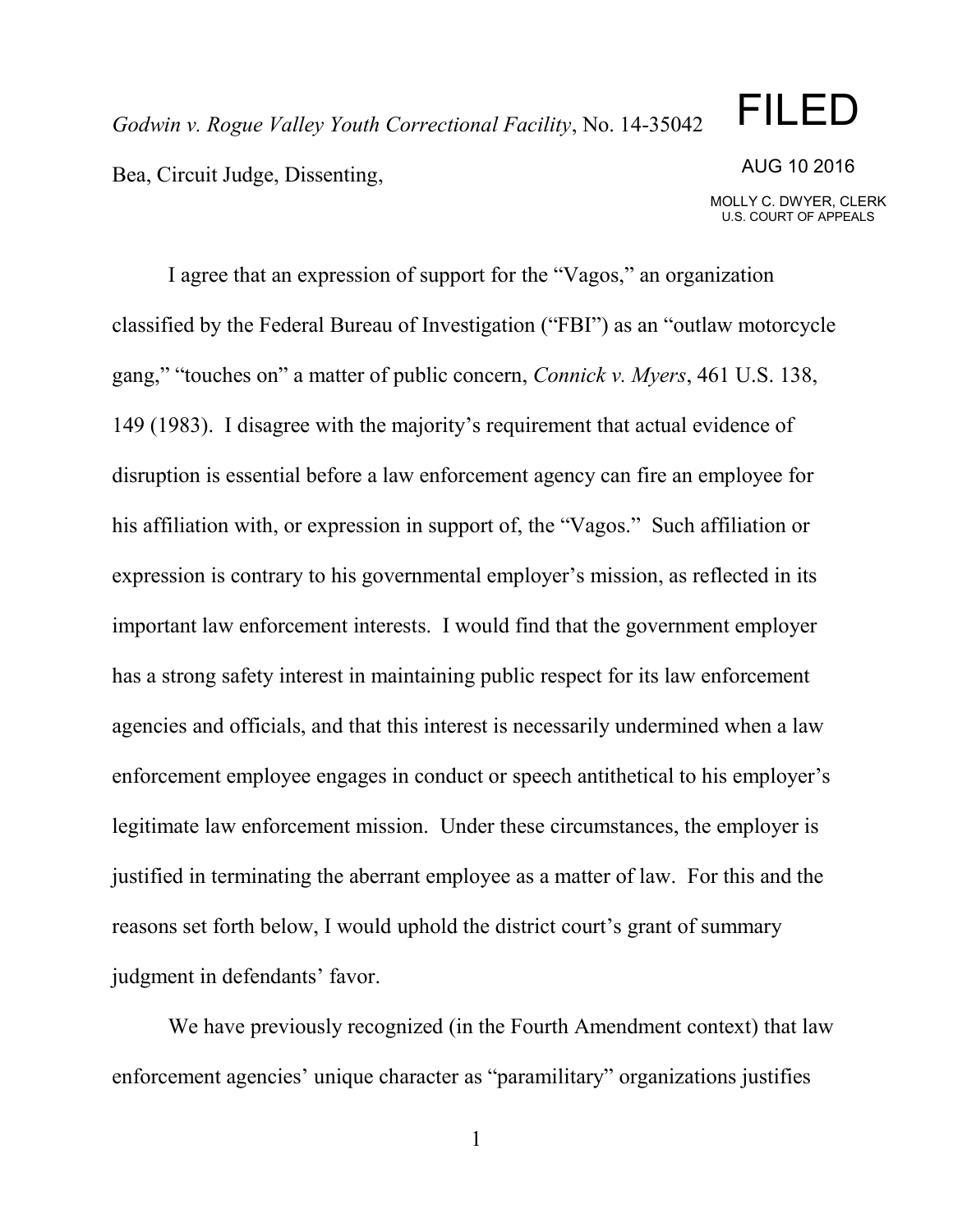greater curtailment of their employees' constitutional rights, given the employer's—as well as the public's—strong interest in the provision of safe and effective law enforcement services. *Aguilera v. Baca*, 510 F.3d 1161, 1168 (9th Cir. 2007) ("While 'policemen, like teachers and lawyers, are not relegated to a watered-down version of constitutional rights,'.... society has an equally important interest in ensuring the highest integrity by those entrusted with discharging the duties of a peace officer." (quoting *Garrity v. New Jersey*, 385 U.S. 493, 500 (1967))).

This principle applies with equal force in the First Amendment context. *See Locurto v. Giuliani*, 447 F.3d 159, 179 (2d Cir. 2006) (Calabresi, J.) ("Because police departments function as paramilitary organizations charged with maintaining public safety and order, they are given more latitude in their decisions regarding discipline and personnel regulations than an ordinary government employer." (quoting *Tindle v. Caudell*, 56 F.3d 966, 971 (8th Cir. 1995))); *Jurgensen v. Fairfax Cty*., 745 F.2d 868, 880 (4th Cir. 1984) (In applying *Pickering*, "courts must give weight to the nature of the employee's job in assessing the possible effect of his action on employee morale, discipline or efficiency. . . . [with] university professors [falling] at one end [of the spectrum] to policemen at the other. State inhibition of academic freedom is strongly disfavored. In polar contrast is the discipline demanded of, and freedom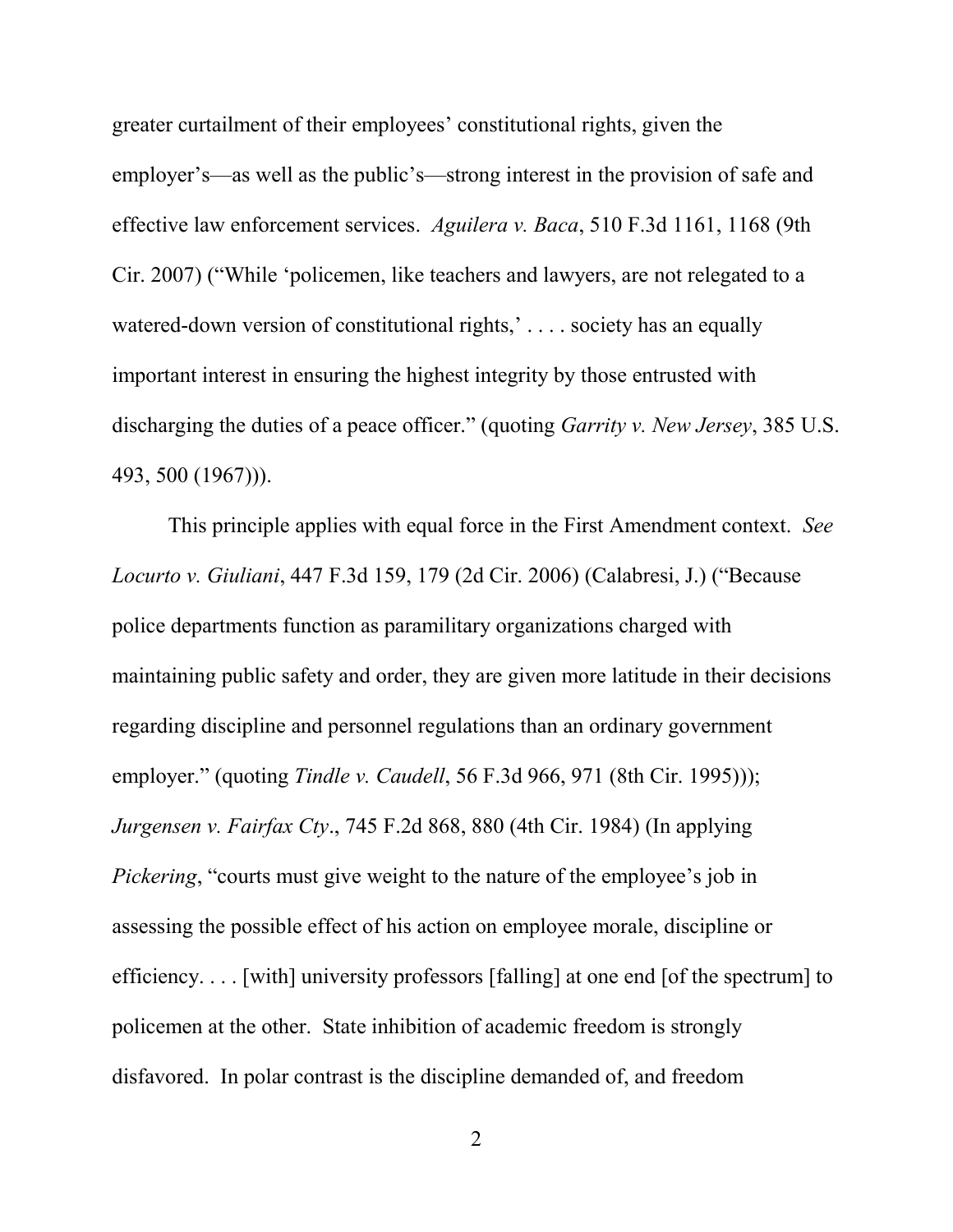correspondingly denied to policemen." (citing *Wieman v. Updegraff*, 344 U.S. 183, 195 (1952) (Frankfurter, J., concurring))).

Indeed, we recognized as much in *Dible v. City of Chandler*, 515 F.3d 918 (9th Cir. 2007), where we affirmed a grant of summary judgment in favor of the Chandler, Arizona Police Department and other government defendants on claims that the termination of a police officer for operating a for-profit pornography website violated the officer's freedom of speech, *id.* at 922, 924, 931. In concluding that the government reasonably predicted that the plaintiff-employee's operation of a pornography website would disrupt the provision of law enforcement services, we reasoned:

Police departments, and those who work for them, are engaged in a dangerous calling and have significant powers. *The public expects officers to behave with a high level of propriety*, and, unsurprisingly, is outraged when they do not do so. The law and *their own safety demands that they be given a degree of respect*, and the sleazy activities of Ronald and Megan Dible could not help but undermine that respect. Nor is this mere speculation.

*Id.* at 928 (emphasis added).

Nor are we alone in our recognition that law enforcement agencies require public respect to perform their jobs safely and effectively. In *Locurto v. Giuliani*, 447 F.3d 159 (2d Cir. 2006) (Calabresi, J.), a police officer and two firefighters sued various New York state defendants, alleging that they were unlawfully terminated in retaliation for their participation in a Labor Day parade float that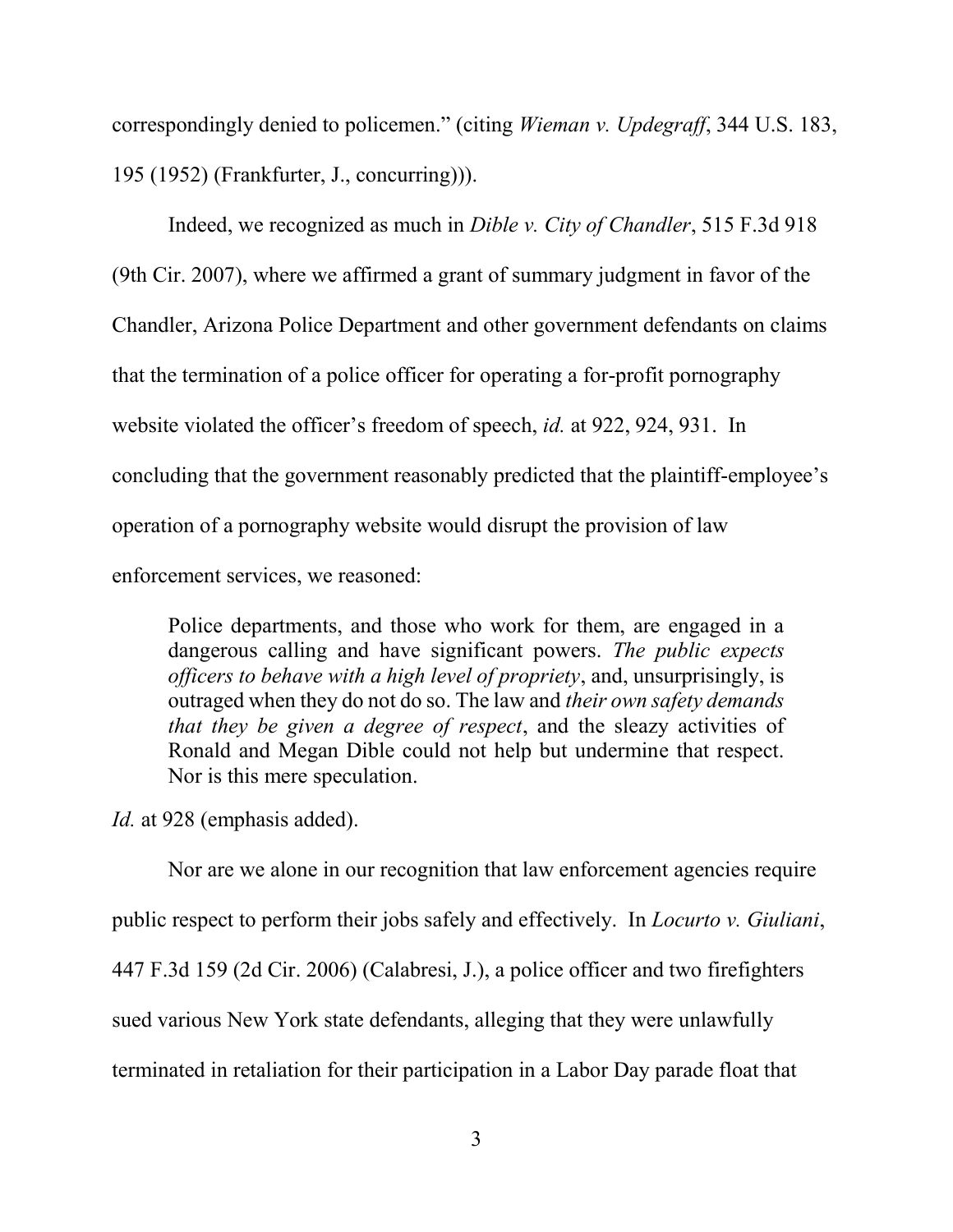"featured mocking stereotypes of African–Americans" in violation of the First Amendment. *Id.* at 163. The day following the incident, New York Mayor Rudolph Giuliani was quoted as stating, "I'm not going to take the responsibility of keeping [Locurto] on the police force and then three years from now he hurts somebody and somebody wants to know why he wasn't removed." *Id.* at 165 (quoting Kit. R. Roane, *Suspended Police Officer Apologizes, Calling Float "a Big Mistake*, "N.Y. Times 51 (Sept. 13, 1998)). The Second Circuit "conclude[d] that the defendants fired the plaintiffs out of a reasonable concern for disruption, and that this concern outweighed the plaintiffs' individual expressive interests." *Id.* In so holding, the Second Circuit reasoned that defendants "legitimately regard[ed] as 'disruptive' expressive activities that instantiate or perpetuate a widespread public perception of police officers and firefighters as racist." *Id.* at 178. This was so, the court explained, because:

Police officers and firefighters alike are quintessentially public servants. As such, part of their job is to safeguard the public's opinion of them, particularly with regard to a community's view of the respect that police officers and firefighters accord the members of that community. . . . Where a Government employee's job quintessentially involves public contact, the Government may take into account the public's perception of that employee's expressive acts in determining whether those acts are disruptive to the Government's operations.

*Id.* at 178–79. Accordingly, the Second Circuit reversed the district court's grant of summary judgment in favor of the plaintiffs and remanded with instructions to enter judgment for the defendants instead. *Id.* at 163.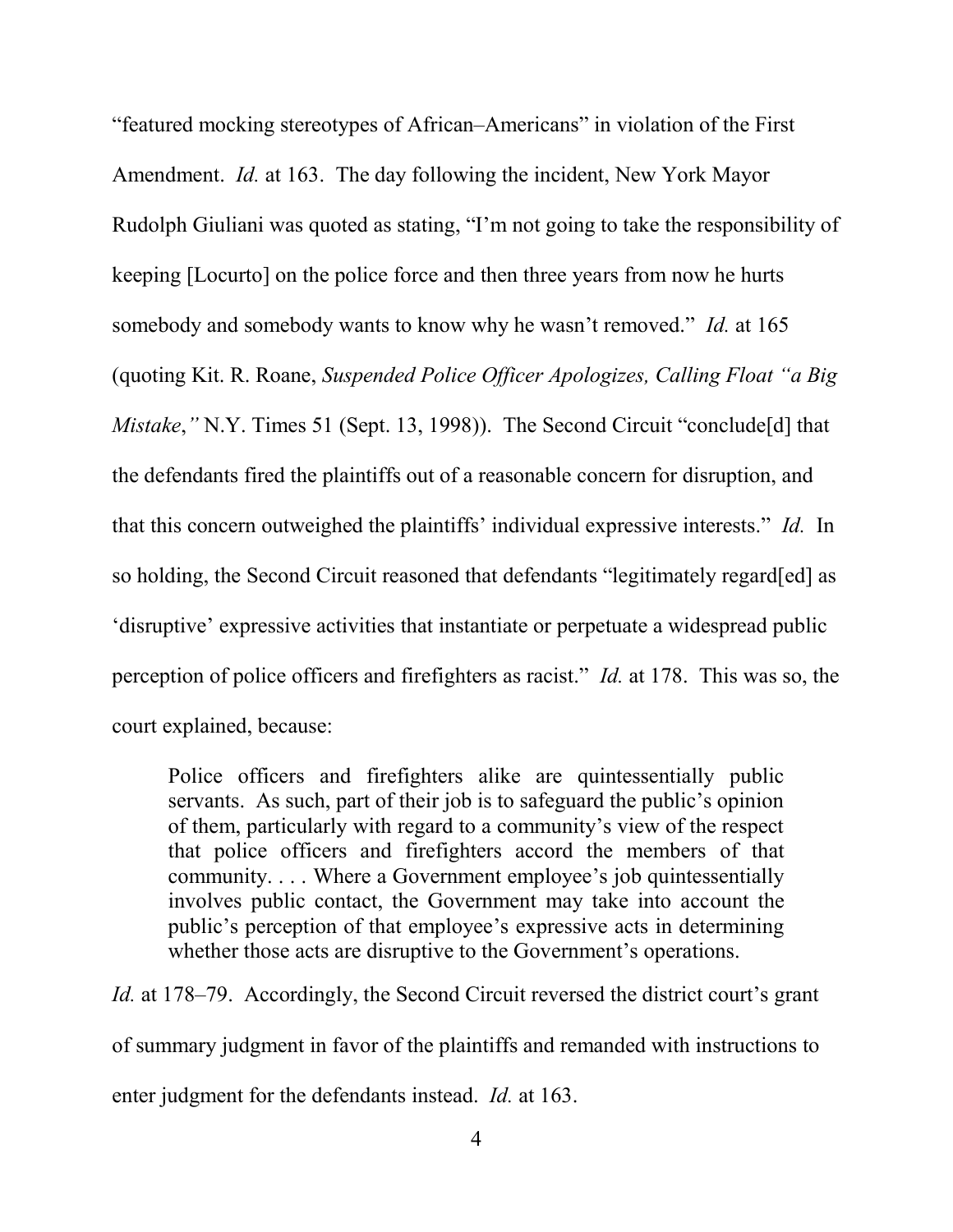Just as public respect for law enforcement is inherently undermined when a police officer engages in "sleazy" activities like pornography, or racist expression which alienates communities the officer may be called upon to protect, so too is public respect fundamentally undercut when a spiritual leader for crime-prone youth offenders proudly and publicly associates with an organization classification by the FBI as a criminal organization.

Here, the following is undisputed: Plaintiff Ronald Godwin ("Godwin") was terminated because he associated with Vagos motorcycle club members and was seen around town wearing Vagos "colors" and paraphernalia. The Oregon Youth Authority's ("OYA") mission "is to protect the public and reduce crime by holding youth offenders accountable and providing opportunities for reformation in safe environments." Regardless whether Godwin's association with Vagos *actually* interfered with OYA's mission, OYA senior management reasonably predicted that the conflict between his employer's mission and Godwin's activities would undermine public respect for OYA, and thereby impair OYA's ability effectively to rehabilitate youth offenders. *Dible* and *Locurto* hold that this is enough to justify a grant of judgment in the government's favor.

The late Justice Scalia put it well: "[N]o law enforcement agency is required by the First Amendment to permit one of its employees to 'ride with the cops and

5